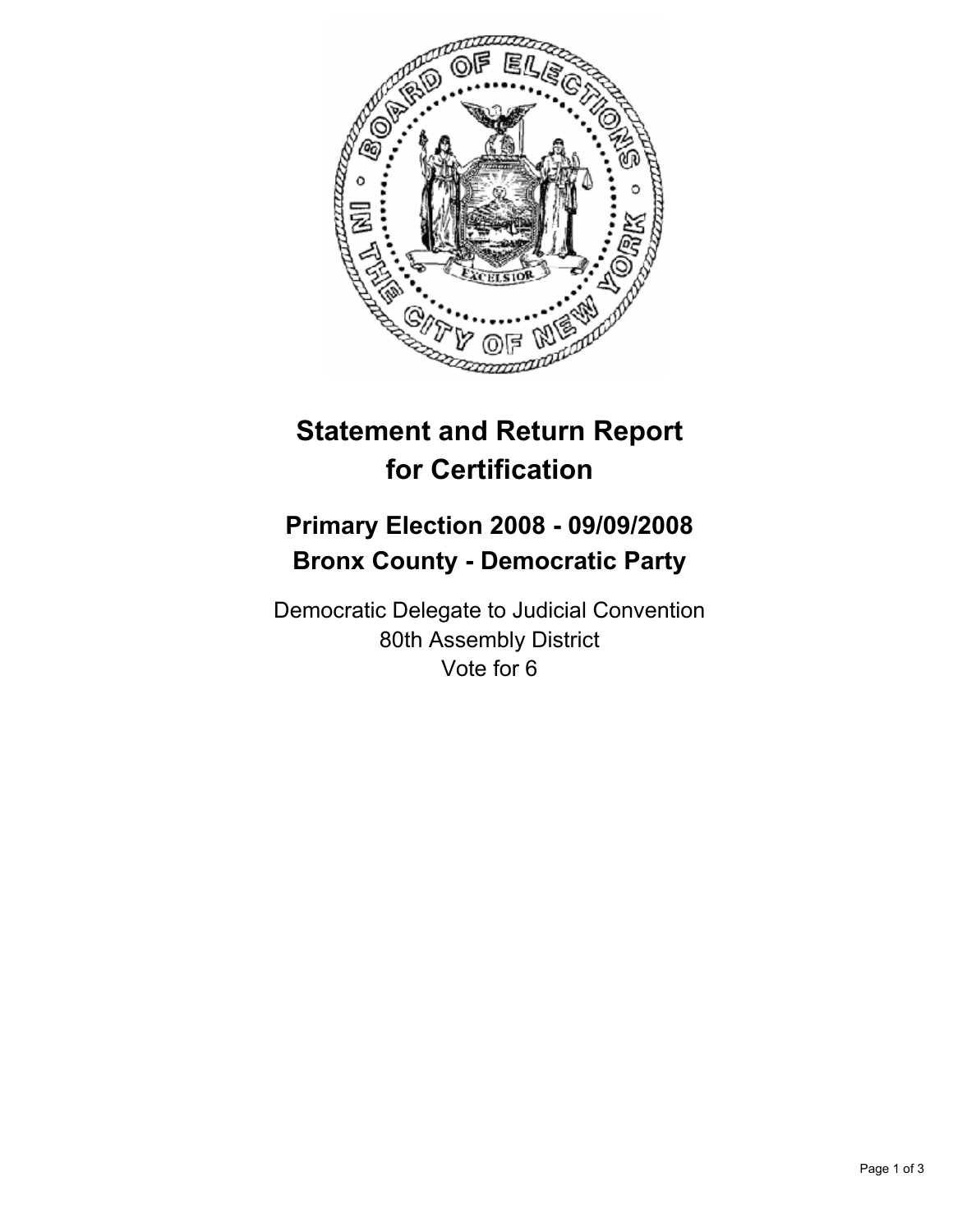

## **Assembly District 80**

| <b>EMERGENCY</b>           | 19    |
|----------------------------|-------|
| ABSENTEE/MILITARY          | 174   |
| <b>AFFIDAVIT</b>           | 259   |
| <b>JULIO MUNOZ</b>         | 878   |
| <b>IRENE ESTRADA RUKAJ</b> | 538   |
| <b>MARC T MAKOWSKI</b>     | 717   |
| PEDRO AYALA                | 685   |
| <b>RICARDO VERDINER</b>    | 479   |
| <b>NAOMI RIVERA</b>        | 1,548 |
| <b>JEFFREY D KLEIN</b>     | 1,459 |
| <b>LORI W THILLET</b>      | 619   |
| <b>KENNY AGOSTO</b>        | 875   |
| VINCENT J PINELA JR.       | 756   |
| <b>Total Votes</b>         | 8,554 |